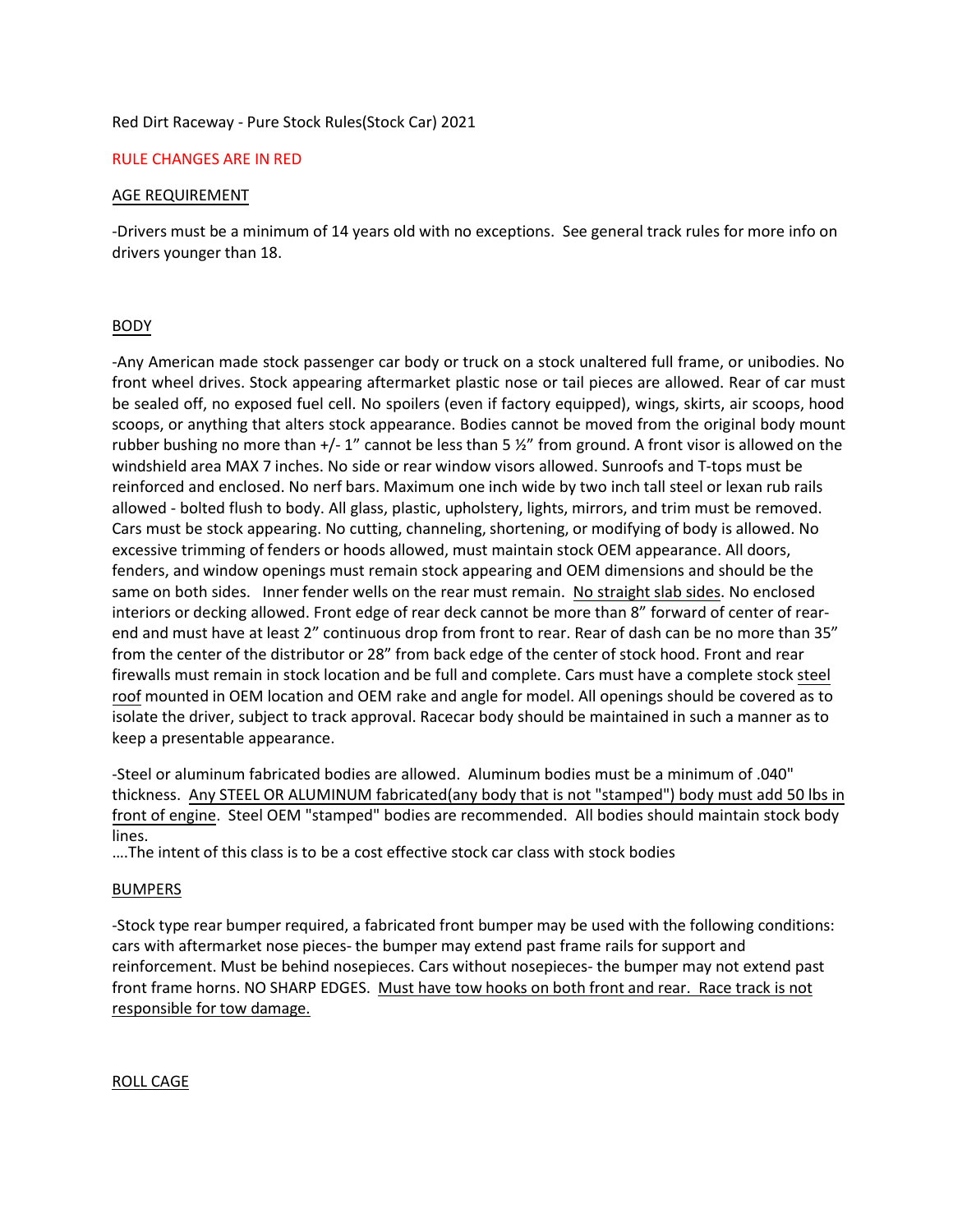-Minimum four-point cage, minimum size 1 ½ "O. D. by .095" wall thickness. Minimum three bars in driver's side door, and two bars on passenger side door (three bars if passenger in car). Four-point quick release seat belt and harness required for driver and passenger. Racing seats required. Must have window net on driver side and passenger side if occupied. Must have at least three bars in front of driver in windshield area.

# ENGINE

-Must be stock for the make and model except no 400's or larger small or big blocks. Chevy must use 4 equal valve relief pistons. OEM crankshaft or cast OEM replacement(stock weight) only and NO lightening. No aerowing, bullnose, knife edge, undercut or drilling of second or third rod throws. OEM steel Connecting rods only must remain stock OEM length(5.7" max), weight and shape. No lightening of any parts. Aftermarket water pump, mini starter, pulleys, harmonic balancer and oil pans okay. Aftermarket power-steering pumps okay. Metric cars may run a 350. NO stroking or destroking. Engine must be in stock location. Solid motor and transmission mounts okay. Maximum cranking compression 175lbs. (ignition off, engine turned over 5 times). Oil pans must have at least 1"inspection hole. All Fuel Pumps must fit in front of the crossmember.

-Hydraulic cam and flat tappet lifters only. .450 maximum lift. Must maintain 14" of vacuum at 1200 rpm. 1.94 maximum intake valve diameter, 1.50 maximum exhaust valve diameter on Chevrolet engines. No hollow valve stems. Stock size and shape valve springs and retainers. Stock length and diameter pushrods only.

.<br>-Stamped steel 1.5 rockers on Chevy, 1.6 on Ford and Chrysler, <del>NO roller tips</del>. No stud girdles.

-Open chambered heads only, must be unaltered, O.E.M. NO porting, polishing, or gasket matching allowed. The only GM head numbers allowed are 14079267, 3986336, 3986339, 3986339X, 3986388, 3932441, 376445, 3928454, 3932454, 3876487, 3973487, 3973487X, 3973493, 3951598, 468642, 330862, 333882, 3998920, 3998991, 3998993, 3998997, and 3970126. Screw in studs and guide plates ok. 305 engines may use 305 heads (no vortec). May use stock replacement(SR) cylinder heads: Engine Quest (EQ) GM Part Number CH350I, (EQ) Chrysler Part Number CH318B, World Products Ford Part Number 53030 – 1.250" (+/- .015" tolerance) maximum O.D. valve springs. All SR cylinder heads must remain as produced, seat angles and valve sizes cannot be changed: Three angle valve job only(absolutely no casting removal in valve pocket of EQ or World Products head for any reason)

-Cast Holley 4412 -2 barrel only. Must be unaltered. Choke plate may be removed. 4412 must be cast into choke horn of carb. Maximum spacer and adapter 1" combined total. Fuel pump must be in stock location for make, NO electric pumps or fuel injection even if factory equipped.

-Stock OEM unaltered aluminum or cast iron intake only. No aftermarket or stock high performance or high rise. No bowties. No porting, polishing, cutting or gasket matching.

# Or

You can run a listed after market aluminum intake and/or larger hydraulic cam then listed above, but you MUST use MSD #8728 rev-control and 6,200 rpm chip or MSD #8727CT (digital) rev limiter set at 6,200 RPM. Rev-control units must be unaltered and mounted under the hood on engine firewall and accessible for inspection with rev limiter facing upward. Approved aluminum intakes are: Unaltered, Weiand GM#7547, #7547-1; Ford#7515, #8023 or #7516; Chrysler#7545, #8022; Edelbrock GM#2701; Ford#7121,# 7181, #7183; Chysler #2915. No marine type intakes allowed. No aluminum high rise or vortex intakes. Not porting, polishing or alterations of any kind to head and/or intake. If it is a 4 barrel intake it must be a spread bore intake. No Brusinski's intakes or exhaust. This rule is in place to allow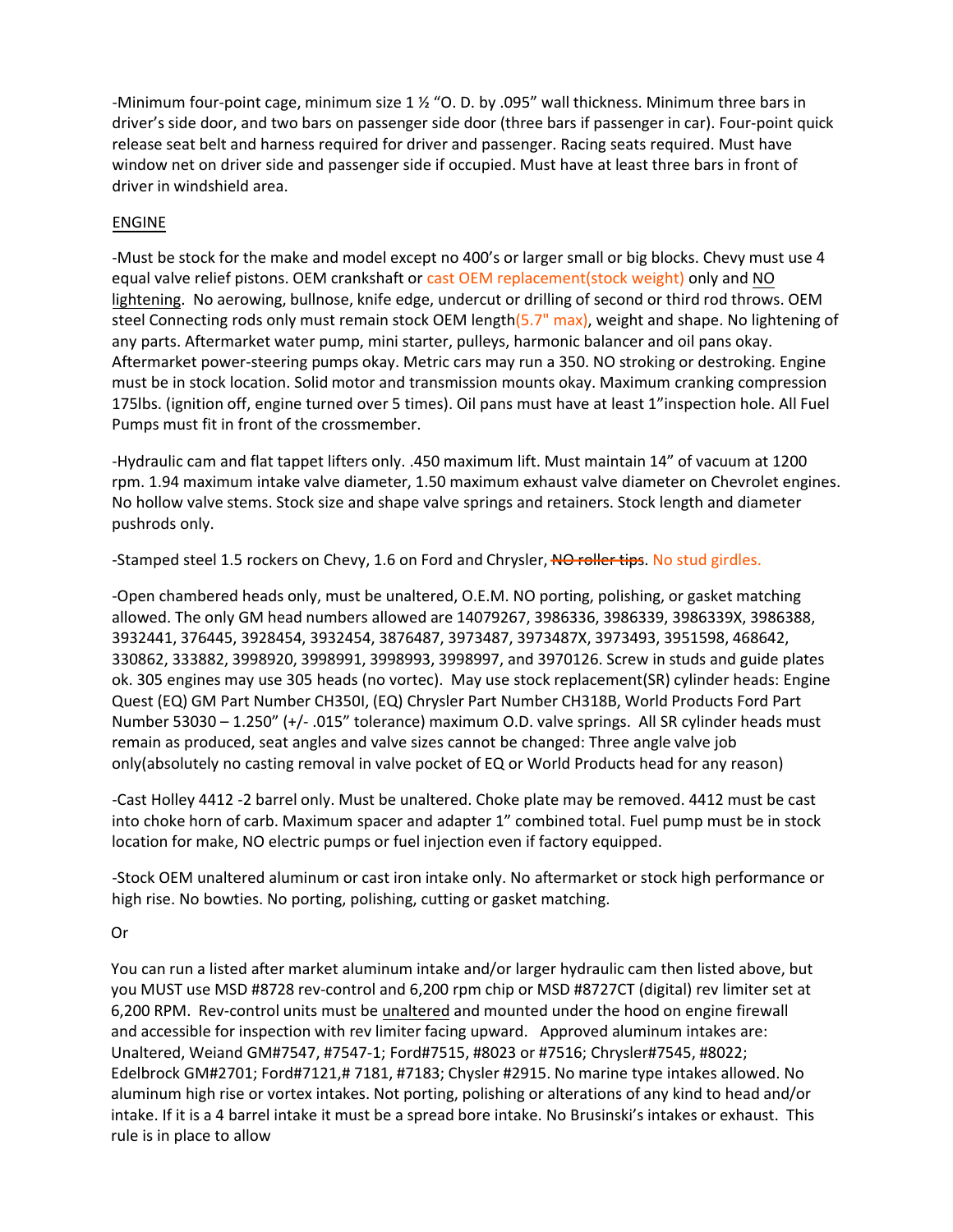other area cars to race with us, but to not give them an advantage over the more traditional pure stock motor rules. We will continually monitor race results and adjust the Max rpm as needed. WE WANT<br>PARITYULL <del>If we change the rom chip required then we will provide the chip</del>. We have also purchased PARITY!!! If we change the rpm chip required then we will provide the chip. We have also purchased a tool to check the rpm chips.

# or

**CRATE ENGINE**:<http://www.speedwaymotors.com/Chevrolet-Performance->19258602-Sealed-350-602-Small-Block-Crate-Engine,67819.html Crate engine MUST use MSD #8728 rev-control and 6,200 rpm chip. Rev-control must be mounted under the hood on engine firewall and accessible for inspection with rev limiter facing upward. Crate engine must remained sealed. If seal is broken or internal engine is tampered with in any way it will result in immediate disqualification.

# EXHAUST

-Cast iron exhaust manifolds or headers. Round tube headers only. All primary header tubes must enter directly into one collector, at same point, at end of header. No step headers. Must go under chassis and have turn downs. Mufflers are NOT mandatory for 2021 but encouraged.

# **TRANSMISSIONS**

-Any stock type automatic or manual. Automatics must have stock appearing working 10" torque converter cannot be smaller with ring around it. No direct drives. Transmission Cooler ok. Manual must have single disc 10.5" clutch, flywheel and pressure plate must be steel minimum 16lb steel flywheel. No mini clutches. Steel drive shafts only must be painted white and have a loop 6" from front u-joint.

# FUEL

-Pump or racing gas only. No additives or smells. Fuel cell must be secured in trunk any part of fuel cell cannot be forward of any part of rear end.

# SUSPENSION

-Front and rear suspension must be stock unaltered OEM for that make and model of frame, ball joints, spindles and all components. No air shocks. No alterations to any part of the suspension or frame will be allowed. Any spring in stock location, no spring rubbers, no adjustable weight jacks of any kind, must sit in unaltered stock mounts(may use spacer). Maximum length of rear springs is 14" tall "free height" and both sides must be equal. May run IMCA type upper control arms. Sway bars must be stock for make and model mounted in OEM mounts. No suspension stops of any kind. Shocks must have stock type rubber ends, no screw on ends of ANY KIND, must be mounted in stock location on frame, control are and rear-end. No bulb-type, t rubber ends, no screw on ends of ANY KIND, must be mounted in stock location on frame, control arm and rear-end. No bulb-type, threaded body, coil-over, or remote reservoir shocks. No external or internal bumpers or stops no Schrader valves on shocks. No adustments on shocks of any kind. No spacers on shock mounting. Steel shocks only. There will be a \$80 claim per shock or a \$30 per shock "claim and swap." The driver who decides to claim/swap shock has to run on the lead lap and can only claim a driver that finishes ahead of themselves. If driver doesn't allow the claim, they will be DQ'd for the event and will not receive points or pay for that event. Driver claiming the shocks has to have raced the three previous "class" events at Red Dirt Raceway. Red Dirt Raceway reserves the right to have a random "shock swap" among the top five A-Main finishers.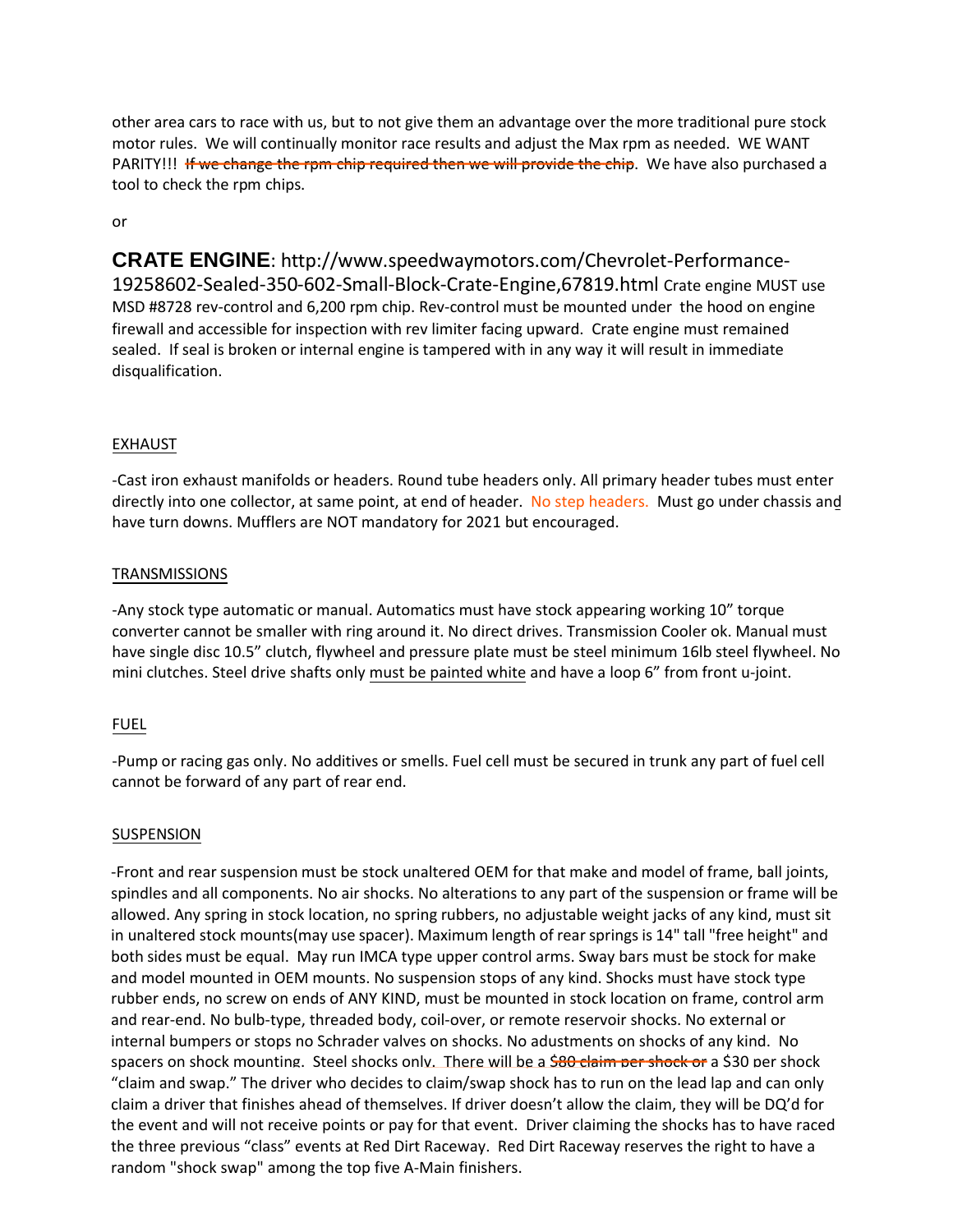### REAR END

-Stock rear-end for make and model no modifying axle bearings or length. All brackets and control arm, shock mounts must be in stock location. Gears may be locked must use stock unaltered ring gear carrier may weld or use bolt in locking blocks. No full spools, Detroit lockers or torque sensing devises. Full floater axle is ok, no gun drilled axel.

### STEERING / DRIVER SEAT

-Steering boxes must remain in stock location. Aftermarket steering wheel and quick release steering coupling are recommended. Quick steer boxes allowed. NO part of driver seat may be no further back than 25" forward of center line of rear end housing. No knobs, handles, switches, or levers other than the gas pedal and brake pedal allowed behind the firewall that can adjust carburetor, ignition timing, or brakes...(Exception--->kill switch and starter button)

### RADIATORS

-Any (1) radiator that fits in original location without any body modifications is allowed. Water pump mounted fans only, No electric fans.

#### IGNITION

-One 12 volt battery only must be mounted securely in rear of driver's compartment or trunk area. One stock type distributor, module and coil in stock location only. Ignitions on/off switch must be clearly marked. No traction control devices of any kind. No digital gauges or tachs.

#### BRAKES

-May use any (1) one master cylinder. Aftermarket pedal OK. Must have at least 3 working brakes. Right front may be blocked. No bias adjustment is allowed. Disc brakes allowed in rear No aluminum or composite rotors or calipers. Must use steel stock type rotors on rear disc. No lightening of components. Master Cylinder must be on the firewall.

#### TIRES AND WHEELS

-10" maximum wide wheels allowed, 15" diameter steel wheels only, wheel covers and mud plugs right side only. Bead locks or screws allowed on the right side only. NO bleed-off valves. Must run 1" steel lug nuts. Approved asphalt pull-offs only, must durometer 50 or higher at any time. No soaking, treating, softening, siping, needling, grinding, or wrapping in plastic. Grooving ok. If a tire is thought to have been treated/soaked then we will take a rubber sample and send it to lab for analysis. We will hold your pay until the lab analysis is complete.